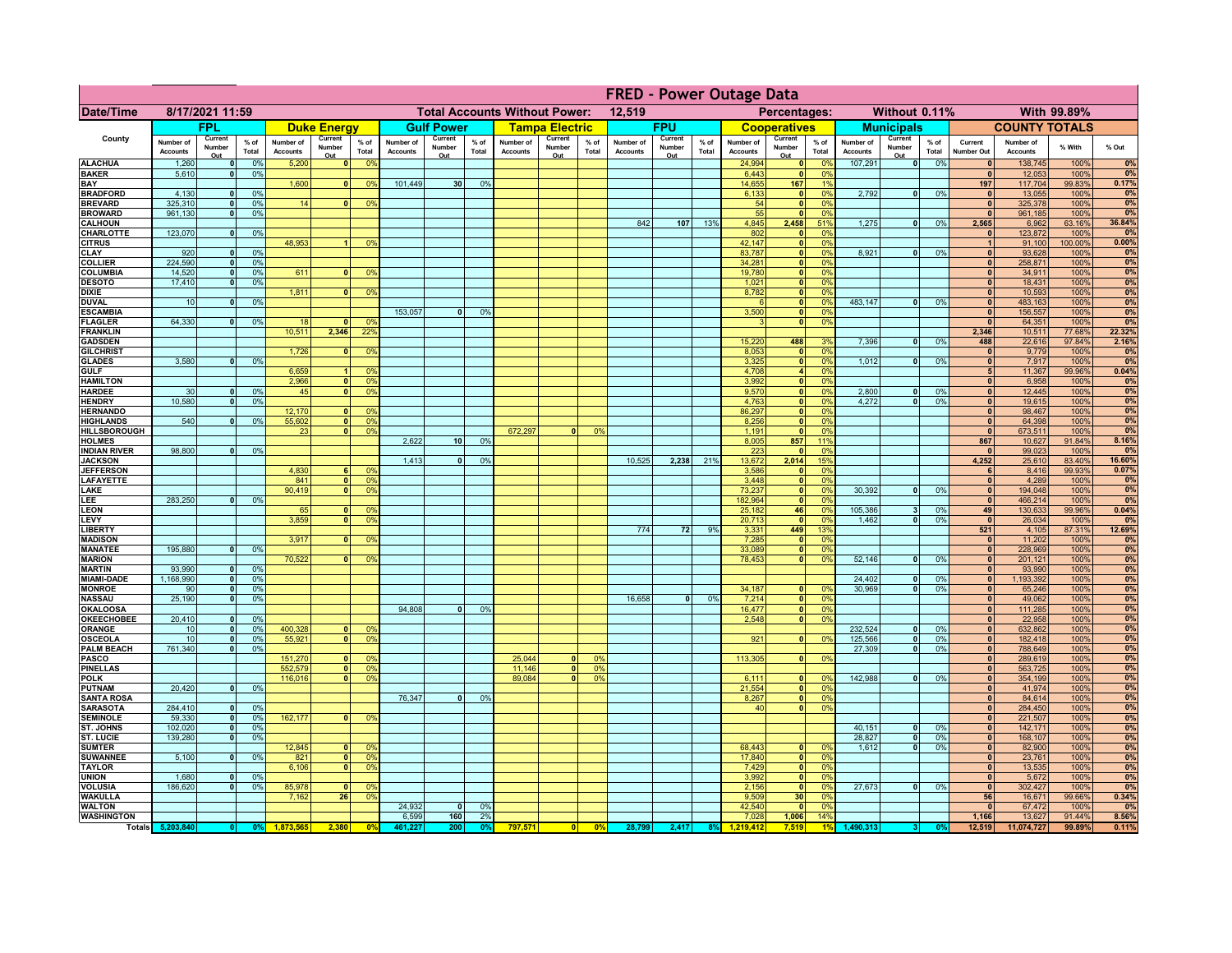## 8/17/2021 11:59 AM FRED



| <b>Power Provider</b>                   | County              | <b>Number of Customers</b> | <b>Current Number Out</b> | <b>Outage Percentage</b> | <b>Estimated Restore Time</b> |
|-----------------------------------------|---------------------|----------------------------|---------------------------|--------------------------|-------------------------------|
| <b>Duke Energy</b>                      | <b>FRANKLIN</b>     | 10,511                     | 2,346                     | 22.32%                   | <b>TBD</b>                    |
| Florida Public Utilities Corporation    | <b>JACKSON</b>      | 10,525                     | 2,238                     | 21.26%                   | 72                            |
| West Florida Electric Cooperative, Inc. | CALHOUN             | 2,832                      | 2,144                     | 75.71%                   | 48                            |
|                                         |                     |                            |                           |                          | 48                            |
| West Florida Electric Cooperative, Inc. | <b>JACKSON</b>      | 13,621                     | 1,973                     | 14.48%                   |                               |
| West Florida Electric Cooperative, Inc. | <b>WASHINGTON</b>   | 4,323                      | 947                       | 21.91%                   | 48                            |
| West Florida Electric Cooperative, Inc. | <b>HOLMES</b>       | 7,684                      | 857                       | 11.15%                   | 48                            |
| Talquin Electric Cooperative, Inc.      | <b>GADSDEN</b>      | 15,220                     | 488                       | 3.21%                    | 24                            |
| Talquin Electric Cooperative, Inc.      | <b>LIBERTY</b>      | 3,331                      | 449                       | 13.48%                   | 24                            |
| Gulf Coast Electric Cooperative, Inc.   | CALHOUN             | 2,013                      | 314                       | 15.60%                   | 48                            |
| Gulf Coast Electric Cooperative, Inc.   | BAY                 | 14,655                     | 167                       | 1.14%                    | 48                            |
| <b>Gulf Power Company</b>               | <b>WASHINGTON</b>   | 6,599                      | 160                       | 2.42%                    | 24                            |
| Florida Public Utilities Corporation    | CALHOUN             | 842                        | 107                       | 12.71%                   | TBD                           |
| Florida Public Utilities Corporation    | <b>LIBERTY</b>      | 774                        | 72                        | 9.30%                    | 72                            |
| Gulf Coast Electric Cooperative, Inc.   | WASHINGTON          | 2,705                      | 59                        | 2.18%                    | 48                            |
| Talquin Electric Cooperative, Inc.      | LEON                | 25,182                     | 46                        | 0.18%                    | 24                            |
| Gulf Coast Electric Cooperative, Inc.   | <b>JACKSON</b>      | 51                         | 41                        | 80.39%                   | TBD                           |
| <b>Gulf Power Company</b>               | BAY                 | 101,449                    | 30                        | 0.03%                    | 24                            |
| Talquin Electric Cooperative, Inc.      | WAKULLA             | 9,509                      | 30                        | 0.32%                    | 24                            |
| Duke Energy                             | <b>WAKULLA</b>      | 7,162                      | 26                        | 0.36%                    | <b>TBD</b>                    |
| <b>Gulf Power Company</b>               | <b>HOLMES</b>       | 2,622                      | 10                        | 0.38%                    | 24                            |
|                                         | <b>JEFFERSON</b>    |                            | 6                         | 0.12%                    | <b>TBD</b>                    |
| Duke Energy                             |                     | 4,830                      |                           |                          |                               |
| Gulf Coast Electric Cooperative, Inc.   | <b>GULF</b>         | 4,708                      | $\sqrt{4}$                | 0.08%                    | 48                            |
| City of Tallahassee                     | <b>LEON</b>         | 105,386                    | $\mathsf 3$               | 0.00%                    | <b>TBD</b>                    |
| Duke Energy                             | <b>CITRUS</b>       | 48,953                     | $\mathbf{1}$              | 0.00%                    | <b>TBD</b>                    |
| <b>Duke Energy</b>                      | <b>GULF</b>         | 6,659                      | $\mathbf{1}$              | 0.02%                    | <b>TBD</b>                    |
| Central Florida Electric Cooperative    | <b>ALACHUA</b>      | 935                        | 0                         | 0.00%                    | TBD                           |
| Central Florida Electric Cooperative    | <b>DIXIE</b>        | 8,143                      | $\pmb{0}$                 | 0.00%                    | <b>TBD</b>                    |
| Central Florida Electric Cooperative    | <b>GILCHRIST</b>    | 8,048                      | 0                         | 0.00%                    | <b>TBD</b>                    |
| Central Florida Electric Cooperative    | LAFAYETTE           | 10                         | $\mathsf 0$               | 0.00%                    | <b>TBD</b>                    |
| Central Florida Electric Cooperative    | LEVY                | 18,371                     | 0                         | 0.00%                    | TBD                           |
| Central Florida Electric Cooperative    | <b>MARION</b>       | 9                          | $\mathsf 0$               | 0.00%                    | <b>TBD</b>                    |
| Chattahoochee Electric                  | GADSDEN             | 1,173                      | 0                         | 0.00%                    | TBD                           |
|                                         | <b>HOLMES</b>       | 321                        | $\pmb{0}$                 | 0.00%                    | <b>TBD</b>                    |
| Choctawhatchee Electric Cooperative     |                     |                            |                           |                          |                               |
| Choctawhatchee Electric Cooperative     | <b>OKALOOSA</b>     | 16,477                     | 0                         | 0.00%                    | TBD                           |
| Choctawhatchee Electric Cooperative     | <b>SANTA ROSA</b>   | 134                        | $\pmb{0}$                 | 0.00%                    | <b>TBD</b>                    |
| Choctawhatchee Electric Cooperative     | <b>WALTON</b>       | 42,429                     | 0                         | 0.00%                    | TBD                           |
| City of Alachua                         | <b>ALACHUA</b>      | 4,506                      | $\pmb{0}$                 | 0.00%                    | <b>TBD</b>                    |
| City of Bartow                          | <b>POLK</b>         | 12,074                     | $\pmb{0}$                 | 0.00%                    | TBD                           |
| City of Blountstown                     | CALHOUN             | 1,275                      | $\mathsf 0$               | 0.00%                    | <b>TBD</b>                    |
| City of Bushnell                        | <b>SUMTER</b>       | 1,612                      | 0                         | 0.00%                    | TBD                           |
| City of Clewiston                       | <b>HENDRY</b>       | 4,272                      | $\pmb{0}$                 | 0.00%                    | <b>TBD</b>                    |
| City of Fort Meade                      | <b>POLK</b>         | 2,379                      | 0                         | 0.00%                    | TBD                           |
| City of Havana                          | GADSDEN             | 1,455                      | $\pmb{0}$                 | 0.00%                    | <b>TBD</b>                    |
| City of Leesburg                        | LAKE                | 24,500                     | 0                         | 0.00%                    | TBD                           |
| City of Moore Haven                     | <b>GLADES</b>       | 1,012                      | $\mathsf 0$               | 0.00%                    | <b>TBD</b>                    |
| City of Mount Dora                      | LAKE                | 5,892                      | 0                         | 0.00%                    | TBD                           |
| City of Newberry                        | <b>ALACHUA</b>      | 2,185                      | $\pmb{0}$                 | 0.00%                    | <b>TBD</b>                    |
|                                         |                     |                            | $\mathbf 0$               |                          | TBD                           |
| City of Quincy                          | GADSDEN             | 4,768                      |                           | 0.00%                    |                               |
| City of Starke                          | <b>BRADFORD</b>     | 2,792                      | $\pmb{0}$                 | 0.00%                    | <b>TBD</b>                    |
| City of Vero Beach                      | <b>INDIAN RIVER</b> | 0                          | 0                         |                          | TBD                           |
| City of Wauchula                        | <b>HARDEE</b>       | 2,800                      | $\mathbf 0$               | 0.00%                    | <b>TBD</b>                    |
| City of Williston                       | LEVY                | 1,462                      | 0                         | 0.00%                    | TBD                           |
| City of Winter Park                     | ORANGE              | 14,947                     | $\mathsf{O}\xspace$       | 0.00%                    | <b>TBD</b>                    |
| Clay Electric Cooperative               | <b>ALACHUA</b>      | 24,059                     | 0                         | 0.00%                    | TBD                           |
| Clay Electric Cooperative               | <b>BAKER</b>        | 2,765                      | $\mathbf 0$               | 0.00%                    | <b>TBD</b>                    |
| Clay Electric Cooperative               | <b>BRADFORD</b>     | 6,133                      | 0                         | 0.00%                    | TBD                           |
| Clay Electric Cooperative               | <b>CLAY</b>         | 83,787                     | $\mathbf 0$               | 0.00%                    | <b>TBD</b>                    |
| Clay Electric Cooperative               | COLUMBIA            | 17,751                     | 0                         | 0.00%                    | TBD                           |
| Clay Electric Cooperative               | <b>DUVAL</b>        | 6                          | $\mathsf{O}\xspace$       | 0.00%                    | <b>TBD</b>                    |
| Clay Electric Cooperative               | <b>FLAGLER</b>      | 3                          | 0                         | 0.00%                    | TBD                           |
| Clay Electric Cooperative               | <b>GILCHRIST</b>    | 5                          | $\pmb{0}$                 | 0.00%                    | <b>TBD</b>                    |
| Clay Electric Cooperative               | LAKE                | 2,284                      | 0                         | 0.00%                    | TBD                           |
|                                         |                     |                            | $\pmb{0}$                 |                          | <b>TBD</b>                    |
| Clay Electric Cooperative               | LEVY                | 671                        |                           | 0.00%                    |                               |
| Clay Electric Cooperative               | <b>MARION</b>       | 16,459                     | 0                         | 0.00%                    | TBD                           |
| Clay Electric Cooperative               | PUTNAM              | 21,554                     | $\pmb{0}$                 | 0.00%                    | <b>TBD</b>                    |
| Clay Electric Cooperative               | SUWANNEE            | 10                         | 0                         | 0.00%                    | TBD                           |
| Clay Electric Cooperative               | <b>UNION</b>        | 3,992                      | $\pmb{0}$                 | 0.00%                    | TBD                           |
| Clay Electric Cooperative               | VOLUSIA             | 2,156                      | $\pmb{0}$                 | 0.00%                    | TBD                           |
| Duke Energy                             | <b>ALACHUA</b>      | 5,200                      | $\mathsf{O}\xspace$       | 0.00%                    | <b>TBD</b>                    |
| Duke Energy                             | BAY                 | 1,600                      | 0                         | 0.00%                    | TBD                           |
| Duke Energy                             | <b>BREVARD</b>      | 14                         | $\pmb{0}$                 | 0.00%                    | <b>TBD</b>                    |
| Duke Energy                             | COLUMBIA            | 611                        | 0                         | 0.00%                    | TBD                           |
| Duke Energy                             | <b>DIXIE</b>        | 1,811                      | $\mathsf{O}\xspace$       | 0.00%                    | TBD                           |
|                                         |                     |                            |                           |                          |                               |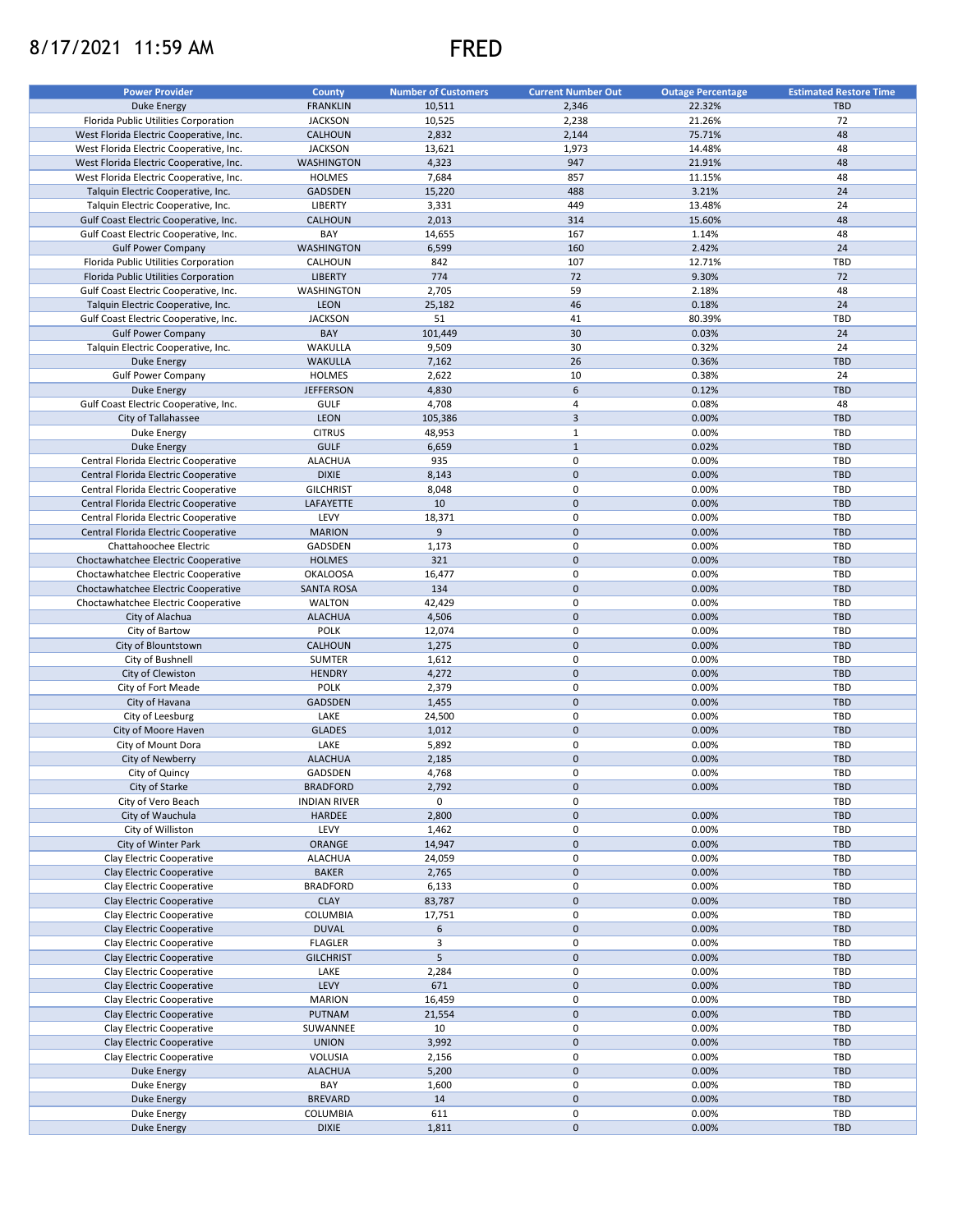## 8/17/2021 11:59 AM FRED



| Duke Energy                                        | <b>FLAGLER</b>      | 18          | 0                   | 0.00% | TBD        |
|----------------------------------------------------|---------------------|-------------|---------------------|-------|------------|
| <b>Duke Energy</b>                                 | <b>GILCHRIST</b>    | 1,726       | $\pmb{0}$           | 0.00% | <b>TBD</b> |
| Duke Energy                                        | <b>HAMILTON</b>     | 2,966       | 0                   | 0.00% | TBD        |
|                                                    |                     |             |                     |       |            |
| Duke Energy                                        | HARDEE              | 45          | $\mathbf 0$         | 0.00% | <b>TBD</b> |
| Duke Energy                                        | <b>HERNANDO</b>     | 12,170      | 0                   | 0.00% | TBD        |
| Duke Energy                                        | <b>HIGHLANDS</b>    | 55,602      | $\mathbf 0$         | 0.00% | <b>TBD</b> |
| Duke Energy                                        | HILLSBOROUGH        | 23          | 0                   | 0.00% | TBD        |
|                                                    |                     |             |                     |       |            |
| Duke Energy                                        | LAFAYETTE           | 841         | $\mathbf 0$         | 0.00% | <b>TBD</b> |
| Duke Energy                                        | LAKE                | 90,419      | 0                   | 0.00% | TBD        |
| Duke Energy                                        | LEON                | 65          | $\mathbf 0$         | 0.00% | <b>TBD</b> |
|                                                    |                     |             |                     |       |            |
| Duke Energy                                        | LEVY                | 3,859       | 0                   | 0.00% | TBD        |
| <b>Duke Energy</b>                                 | <b>MADISON</b>      | 3,917       | $\mathsf{O}\xspace$ | 0.00% | <b>TBD</b> |
| Duke Energy                                        | <b>MARION</b>       | 70,522      | 0                   | 0.00% | TBD        |
| <b>Duke Energy</b>                                 | ORANGE              | 400,328     | $\mathbf 0$         | 0.00% | <b>TBD</b> |
|                                                    |                     |             |                     |       |            |
| Duke Energy                                        | OSCEOLA             | 55,921      | $\pmb{0}$           | 0.00% | TBD        |
| <b>Duke Energy</b>                                 | PASCO               | 151,270     | $\mathsf{O}\xspace$ | 0.00% | <b>TBD</b> |
| Duke Energy                                        | PINELLAS            | 552,579     | 0                   | 0.00% | TBD        |
|                                                    |                     |             |                     |       |            |
| <b>Duke Energy</b>                                 | <b>POLK</b>         | 116,016     | $\mathsf{O}\xspace$ | 0.00% | <b>TBD</b> |
| Duke Energy                                        | SEMINOLE            | 162,177     | $\pmb{0}$           | 0.00% | TBD        |
| <b>Duke Energy</b>                                 | <b>SUMTER</b>       | 12,845      | $\pmb{0}$           | 0.00% | <b>TBD</b> |
|                                                    |                     |             | $\mathbf 0$         |       | <b>TBD</b> |
| Duke Energy                                        | SUWANNEE            | 821         |                     | 0.00% |            |
| <b>Duke Energy</b>                                 | <b>TAYLOR</b>       | 6,106       | $\pmb{0}$           | 0.00% | <b>TBD</b> |
| Duke Energy                                        | VOLUSIA             | 85,978      | 0                   | 0.00% | <b>TBD</b> |
| Escambia River Electric Cooperative, Inc.          | <b>ESCAMBIA</b>     |             | $\pmb{0}$           |       | <b>TBD</b> |
|                                                    |                     | 3,500       |                     | 0.00% |            |
| Escambia River Electric Cooperative, Inc.          | <b>SANTA ROSA</b>   | 8,133       | 0                   | 0.00% | TBD        |
| Florida Keys Electric Cooperative                  | <b>MONROE</b>       | 34,187      | $\pmb{0}$           | 0.00% | <b>TBD</b> |
| Florida Power and Light Company                    | <b>ALACHUA</b>      | 1,260       | 0                   | 0.00% | TBD        |
|                                                    |                     |             |                     |       |            |
| Florida Power and Light Company                    | <b>BAKER</b>        | 5,610       | $\pmb{0}$           | 0.00% | <b>TBD</b> |
| Florida Power and Light Company                    | <b>BRADFORD</b>     | 4,130       | 0                   | 0.00% | TBD        |
| Florida Power and Light Company                    | <b>BREVARD</b>      | 325,310     | $\pmb{0}$           | 0.00% | <b>TBD</b> |
|                                                    |                     |             |                     |       |            |
| Florida Power and Light Company                    | <b>BROWARD</b>      | 961,130     | 0                   | 0.00% | TBD        |
| Florida Power and Light Company                    | CHARLOTTE           | 123,070     | $\pmb{0}$           | 0.00% | <b>TBD</b> |
| Florida Power and Light Company                    | <b>CLAY</b>         | 920         | 0                   | 0.00% | TBD        |
|                                                    |                     |             |                     |       |            |
| Florida Power and Light Company                    | <b>COLLIER</b>      | 224,590     | $\mathbf 0$         | 0.00% | <b>TBD</b> |
| Florida Power and Light Company                    | COLUMBIA            | 14,520      | 0                   | 0.00% | TBD        |
| Florida Power and Light Company                    | <b>DESOTO</b>       | 17,410      | $\mathsf{O}\xspace$ | 0.00% | <b>TBD</b> |
| Florida Power and Light Company                    | <b>DUVAL</b>        | 10          | 0                   | 0.00% | TBD        |
|                                                    |                     |             |                     |       |            |
| Florida Power and Light Company                    | <b>FLAGLER</b>      | 64,330      | $\mathsf{O}\xspace$ | 0.00% | <b>TBD</b> |
| Florida Power and Light Company                    | GLADES              | 3,580       | 0                   | 0.00% | TBD        |
| Florida Power and Light Company                    | HARDEE              | 30          | $\mathsf{O}\xspace$ | 0.00% | <b>TBD</b> |
|                                                    |                     |             |                     |       |            |
| Florida Power and Light Company                    | <b>HENDRY</b>       | 10,580      | 0                   | 0.00% | TBD        |
| Florida Power and Light Company                    | <b>HIGHLANDS</b>    | 540         | $\mathbf 0$         | 0.00% | <b>TBD</b> |
| Florida Power and Light Company                    | <b>INDIAN RIVER</b> | 98,800      | 0                   | 0.00% | TBD        |
|                                                    |                     |             |                     |       |            |
| Florida Power and Light Company                    | LEE                 | 283,250     | $\pmb{0}$           | 0.00% | <b>TBD</b> |
| Florida Power and Light Company                    | MANATEE             | 195,880     | 0                   | 0.00% | TBD        |
| Florida Power and Light Company                    | <b>MARTIN</b>       | 93,990      | $\mathbf 0$         | 0.00% | <b>TBD</b> |
|                                                    |                     |             |                     |       |            |
| Florida Power and Light Company                    | MIAMI-DADE          | 1,168,990   | 0                   | 0.00% | TBD        |
| Florida Power and Light Company                    | <b>MONROE</b>       | 90          | $\pmb{0}$           | 0.00% | <b>TBD</b> |
| Florida Power and Light Company                    | NASSAU              | 25,190      | $\pmb{0}$           | 0.00% | TBD        |
|                                                    |                     |             | $\pmb{0}$           | 0.00% | <b>TBD</b> |
| Florida Power and Light Company                    | OKEECHOBEE          | 20,410      |                     |       |            |
| Florida Power and Light Company                    | ORANGE              | 10          | 0                   | 0.00% | TBD        |
| Florida Power and Light Company                    | <b>OSCEOLA</b>      | 10          | $\pmb{0}$           | 0.00% | <b>TBD</b> |
| Florida Power and Light Company                    | PALM BEACH          | 761,340     | 0                   | 0.00% | TBD        |
|                                                    |                     |             |                     |       |            |
| Florida Power and Light Company                    | <b>PUTNAM</b>       | 20,420      | $\pmb{0}$           | 0.00% | <b>TBD</b> |
| Florida Power and Light Company                    | SARASOTA            | 284,410     | 0                   | 0.00% | TBD        |
| Florida Power and Light Company                    | SEMINOLE            | 59,330      | $\mathbf 0$         | 0.00% | <b>TBD</b> |
| Florida Power and Light Company                    |                     |             |                     |       |            |
|                                                    | ST. JOHNS           | 102,020     | 0                   | 0.00% | TBD        |
| Florida Power and Light Company                    | ST. LUCIE           | 139,280     | $\pmb{0}$           | 0.00% | <b>TBD</b> |
| Florida Power and Light Company                    | SUWANNEE            | 5,100       | 0                   | 0.00% | TBD        |
| Florida Power and Light Company                    | <b>UNION</b>        | 1,680       | $\mathbf 0$         | 0.00% | <b>TBD</b> |
|                                                    |                     |             |                     |       |            |
| Florida Power and Light Company                    | VOLUSIA             | 186,620     | 0                   | 0.00% | TBD        |
| Florida Public Utilities Corporation               | <b>NASSAU</b>       | 16,658      | $\pmb{0}$           | 0.00% | Restored   |
| Fort Pierce Utilities Authority                    | ST. LUCIE           | 28,827      | 0                   | 0.00% | TBD        |
|                                                    |                     |             |                     |       |            |
| Gainesville (Gainesville Regional Utilities - GRU) | <b>ALACHUA</b>      | 100,600     | $\pmb{0}$           | 0.00% | <b>TBD</b> |
| Glades Electric Cooperative, Inc.                  | <b>GLADES</b>       | 3,325       | $\pmb{0}$           | 0.00% | TBD        |
| Glades Electric Cooperative, Inc.                  | HARDEE              | $\mathbf 0$ | $\pmb{0}$           |       | <b>TBD</b> |
|                                                    |                     |             |                     |       |            |
| Glades Electric Cooperative, Inc.                  | <b>HENDRY</b>       | 4,009       | 0                   | 0.00% | TBD        |
| Glades Electric Cooperative, Inc.                  | <b>HIGHLANDS</b>    | 7,945       | $\pmb{0}$           | 0.00% | <b>TBD</b> |
| Glades Electric Cooperative, Inc.                  | OKEECHOBEE          | 2,548       | $\pmb{0}$           | 0.00% | TBD        |
|                                                    |                     |             | $\pmb{0}$           |       |            |
| Green Cove Springs Electric                        | <b>CLAY</b>         | 4,041       |                     | 0.00% | TBD        |
| Gulf Coast Electric Cooperative, Inc.              | <b>WALTON</b>       | 111         | 0                   | 0.00% | TBD        |
| <b>Gulf Power Company</b>                          | <b>ESCAMBIA</b>     | 153,057     | $\pmb{0}$           | 0.00% | Restored   |
| <b>Gulf Power Company</b>                          | <b>JACKSON</b>      | 1,413       | 0                   | 0.00% | Restored   |
|                                                    |                     |             |                     |       |            |
| <b>Gulf Power Company</b>                          | <b>OKALOOSA</b>     | 94,808      | $\mathsf{O}\xspace$ | 0.00% | Restored   |